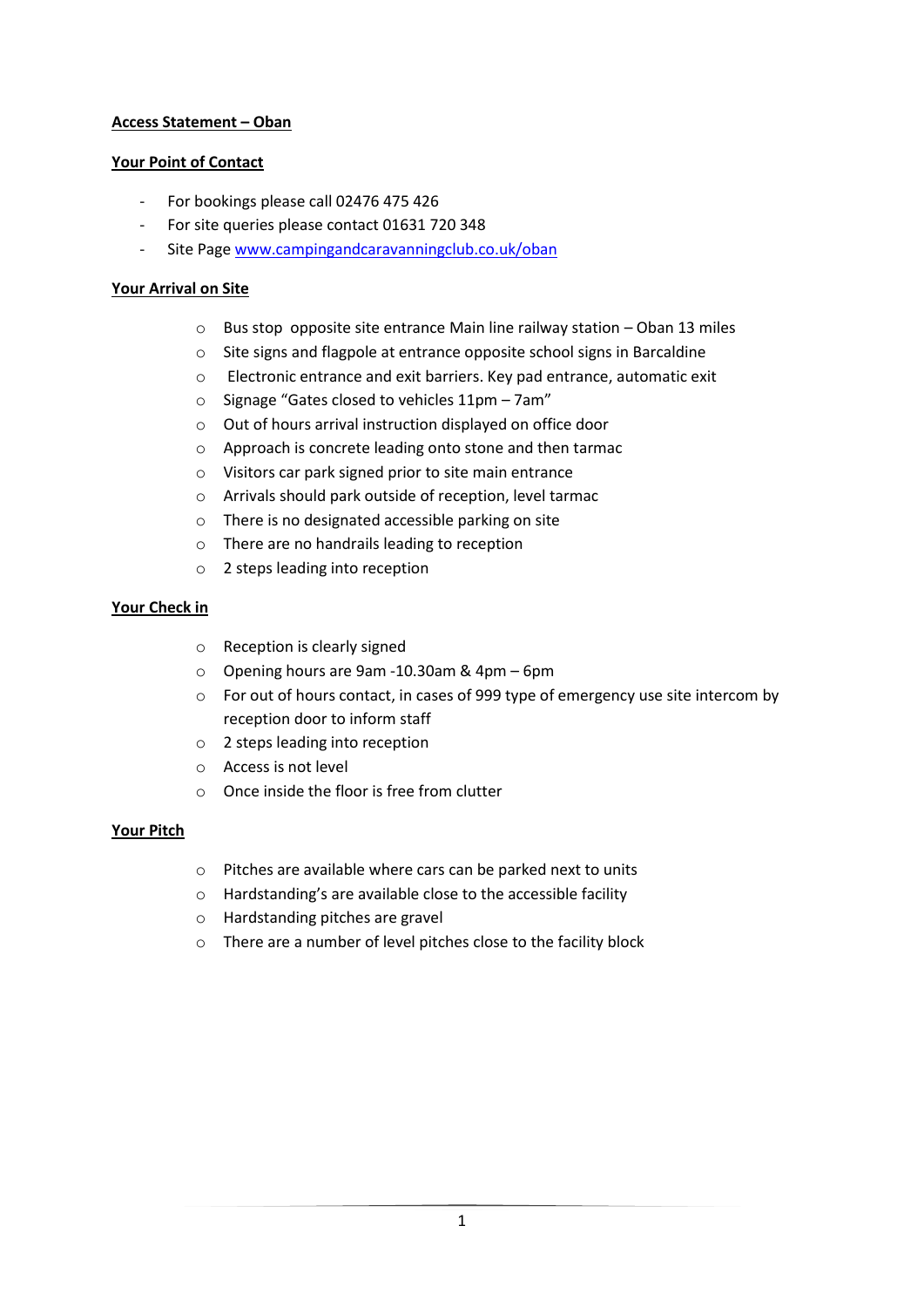# **Your Facilities**

- o There is a clear, well maintained path leading to the facility block
- o There are no steps
- o There is a gentle sloped ramp
- o Via the ramp all level access to the accessible room, washing up area, parent and child, ladies and gents. One gents entrance has 4 steps up to door
- o There is a semi-ambulant cubicle
- o Mixture of taps
- o Fixed bench type seating in the gents and ladies with freestanding chair in the accessible room and parent and child room
- o Showers are push button. Lever type in accessible and parent and child
- o Showers do not have a step
- o The facility block is lit at night

### **Your Accessible Facilities**

- o There is a flat level path leading to the accessible facility
- o There are handrails leading to the facility
- o There is flat level access in to the accessible facility
- o The toilet has handrails
- o The toilet has a larger flush handle
- o The toilet has transfer space
- o The washbasin can be reached form the toilet
- o Taps are lever top
- o There is a hand dryer
- o There is a mirror. It is not full length
- o The shower has handrails
- o The shower is lever operated
- o Shower is open access with folding screen (knee height)
- o Shower head is height adjustable
- o Floor is non-slip
- o There is no hair dryer
- o There is an emergency cord that can be reached from the floor
- o The alarm cannot be heard from the staff pitches or reception